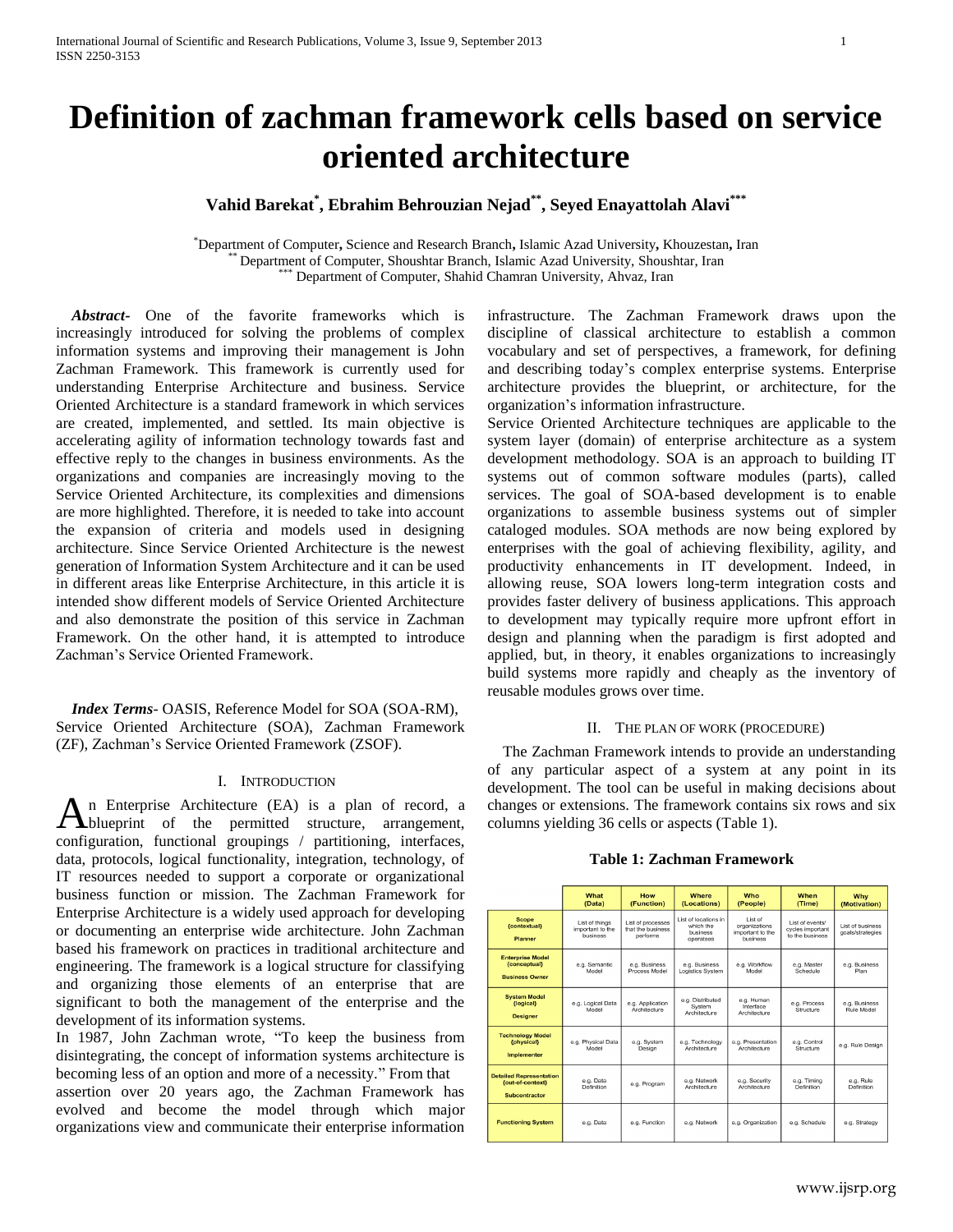Nearly all of today's modeling languages offer design capabilities that reflect a futuristic state of software architecture. These languages illustrate future scenarios; some even introduce a road map for implementation.

OASIS (Organization for the Advancement of Structured Information Standards) is a non-profit consortium that drives the development, convergence and adoption of open standards for the global information society.The OASIS Reference Model for SOA [SOA-RM] provides a common language for understanding the important features of SOA. The SOA-RAF (Reference Architecture follows) ,follows the recommended practice of describing architecture in terms of models, views, and viewpoints, as prescribed in the ANSI/IEEE 1471-2000.

In this article it is intended to take into account different dimensions of service oriented architecture (e.g., web services) and also apply OASIS Service Oriented Architecture Reference models in the cells of Zachman Framework show Zachman's Service Oriented framework.

## III. MOVING TO THE ZACHMAN'S SERVICE ORIENTED FRAMEWORK (ZSOF)

In this part service oriented actions in each row of Zachman Framework is reviewed.

## **3-1 Analysis First Row in ZSOF:**

The first row of the framework identifies the field and theme of architecture without regard to the output. Since here there is a combination of Zachman Framework and Service Oriented, it is obvious that primary concepts that represents Zachman Framework change. Accordingly, after making service oriented, contents of first row are suggested as given in Table 2.

| Framework Concept<br>Zachman            | Data ("what")                      | Function ("how")          | Location ("where")                | People ("who")                                             | Time (when")    | Motivation ("why")                   |
|-----------------------------------------|------------------------------------|---------------------------|-----------------------------------|------------------------------------------------------------|-----------------|--------------------------------------|
| Oriented Framework<br>Zachman's Service | Information<br>Data and<br>Flowing | Services and<br>Processes | Valuable Resources<br>Network and | Consumer services,<br>Service Provider,<br>User interfaces | Events and Time | The need for service<br>and Policies |

**Table 2: The Comparison of Concepts of the ZF and ZSOF**

## **3-2 Analysis Second Row in ZSOF:**

Second row (Owner's perspective) in Zachman Framework, identifies descriptive representation from the enterprise owners' perspectives. In this row, business is described in accordance with what business stakeholders in the organization (managers, staffs, reporters) explain. Third row (designer's perspective) in Zachman Framework identifies given data for saving and the relationship between these data. Since OASIS Service Oriented models to a high degree are the combination of both owner and planer's perspectives in relation to the business, in this article the second row (Business Model) and third row (Information System Model) are composited and a new compound row 'Business Model' is suggested in Table 3. Therefore, in new composited row (Business Model) what is modeled includes people (participants and stakeholders) who are involved in business, and also consists of objectives, activities, interpersonal relationships, and instruments and actions influenced by these people. In Business Model row, Service Oriented Models (OASIS models) are located. In the following these models and their features for each cell will be explained.

## **3-2-1 The Business row and First column in ZSOF:**

All the components participated in Service Oriented Architecture are frequently in contact with business processes in order to offer exact and suitable services to the participants. In the development of Service Oriented, a collection of components are used which in relation and cooperation with each other expand the business of complex and developing workshops. In interface, transferring messages is an instrument by which service participants are interacting. Since in this cell we have transformation of information, 'Semantics of Communication Model' can be a suitable model for representing the concepts and dimensions of this cell. In the following, features and characteristics of 'Semantics of Communication Model' based on OASIS consortium will be explained (Figure 1). Location of this model is depicted in Table 3.

## **Semantics of Communication Model:**

Interaction is a form of communication. In this Reference Architecture, we use messages as the medium of interaction between service participants. Messages are exchanged that represent actions, and messages are exchanged that represent the reporting of events. In this model, we outline one way that this can be modeled effectively – in terms of shared vocabularies, shared semantics and shared understanding of communicated intent. Since service consumers and providers are not directly acting against each other, they must do so indirectly – primarily by means of some form of communication. Speaking to someone is an action; if the speech conveys a request or a pronouncement of some kind, the former actions are used as vehicles to convey the true actions. Thus in Figure 1, we see Action appear twice – once in modeling the communicative actions needed to support interaction and once as the intended or conveyed action.

Message exchange is the means by which service participants (or their delegates) interact with each other. There are two primary modes of interaction: joint actions that cause real world effects and notification of events that report real world effects. The notion of "joint" in joint action implies that you have to have a speaker and a listener in order to interact. A message exchange is also used to communicate event notifications. An event is an occurrence that is of interest to some participant; in our case when some real world effect has occurred.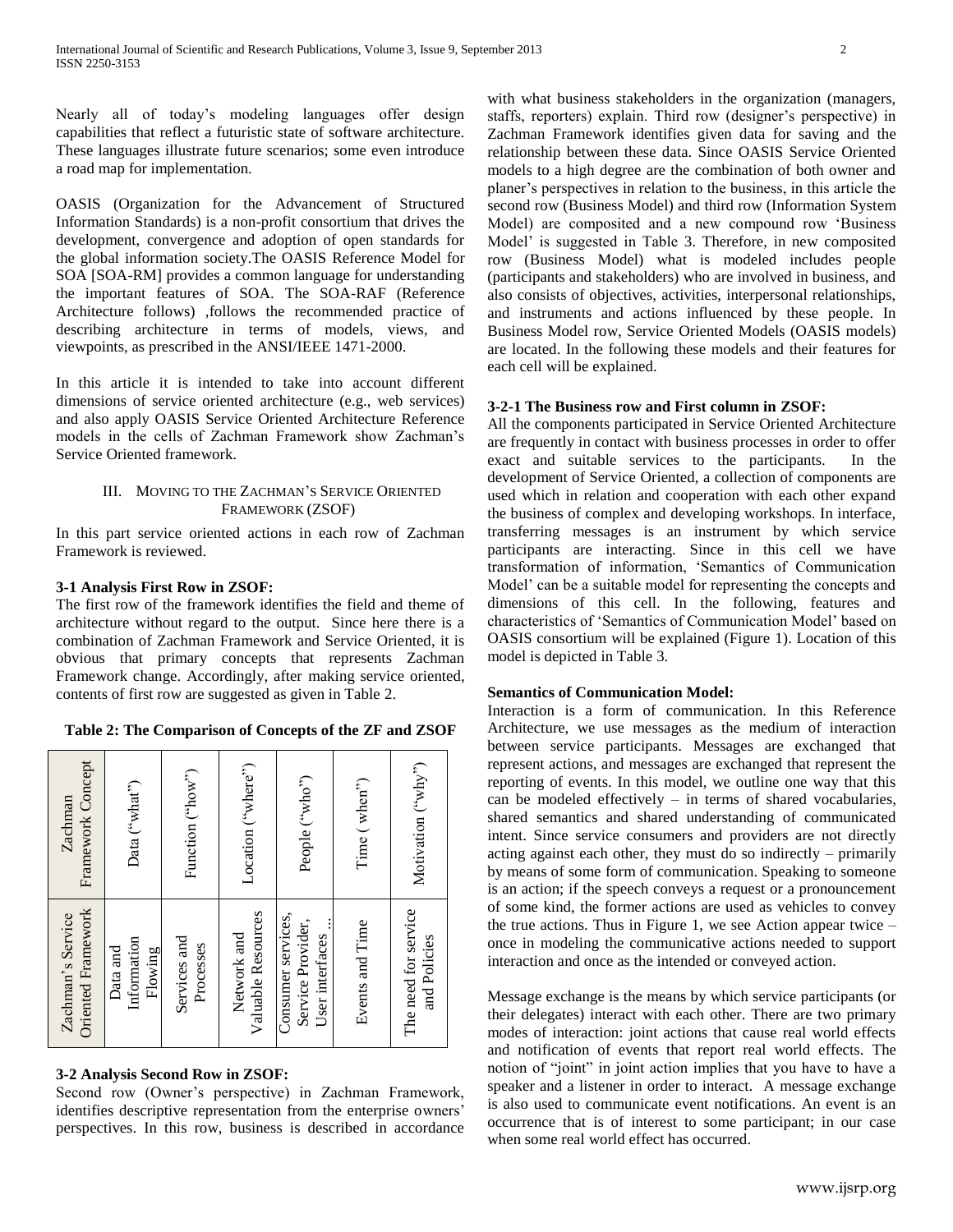

**Figure 1: Semantics of Communication Model**

**Communicative Action**: Communicative actions are joint actions where service participants communicate with each other. A Communicative Action has a speaker and a Listener; each of whom must perform their part for the communicative action to occur.

**Semantic Structure:** A communicative action has an aspect which conveys the meaning of the content being communicated. Typically, a semantic structure takes the form of a proposition which is either true , false or intended to be true or false. The concept of semantic structure is quite abstract. However, in many cases involving machines, the semantic structure will be conveyed as some form of highly regular tree structure, with a well defined method for interpreting the structure. For example, an invoice will often follow pre-established standards for communicating invoices.

**Intent:** The purpose of the communicative action is its intent. The intent, together with the semantic structure convey either an action – such as a request from a service consumer to the service – or an event – which typically reports on the results of previous communicative acts.

**Vocabulary:** In order for there to be any communication, there must be sufficient shared understanding of the elements of interaction and of terms used in communication. A shared vocabulary may range from a simple understanding of particular strings as commands to a sophisticated collection of terms which are formalized in shared ontologies.

**Action:** Participants' principal mode of participation in a SOA ecosystem is action; typically action in the interest of achieving some desired real world effect. The application of intent by an actor to cause an effect .

**Event:** An event is made visible to interested consumers by means of an event notification message exchange that reports a real world effect; specifically, a change in shared state between service participants.

**Joint Action:** The coordinated set of actions involving the efforts of two or more actors to achieve an effect.

## **3-2-2 The Business row and Second column in The ZSOF:**

This cell indicates a model of processes and services of Service oriented organizational systems in relation to the business. In previous approaches, data was used for communication; however, in this model message is used for request which shows that this model is based on process. Among the protocols and Service Oriented Standards BPEL, UDDI, WSDL, and SOAP can be mentioned. Though in this model protocols and standards are not explained in details, however, using the capacities of services and processes in direction of reaching the services confirms that 'Service Reachability Model' can suitably cover this cell .

#### **Service Reachability Model:**

Service reachability, as modeled in Figure 2 enables service participants to locate and interact with enables service participants to locate and interact with one another. To support service reachability, the service description should indicate the Endpoints.to which a service consumer can direct messages to invoke actions and the protocol to be used for message exchange using that Endpoint. As generally applied to an action, the endpoint is the conceptual location where one applies an action; with respect to service description, it is the actual address where a message is sent. Reachability involves knowing the endpoint, protocol, and presence of a service. At a minimum, reachability requires information about the location of the service and the protocol describing the means of communication. Location of this model is depicted in Table 3.



**Figure 2: Service Reachability Model**

**Endpoint:** A reference-able entity, processor or resource against which an action can be performed.

**Protocol:** A structured means by which details of a service interaction mechanism are defined.

**Presence:** The measurement of reachability of a service at a particular point in time.

A protocol defines a structured method of communication. Presence is determined by interaction through a communication protocol. Presence may not be known in many cases until the interaction begins. To overcome this problem, IT mechanisms may make use of presence protocols to provide the current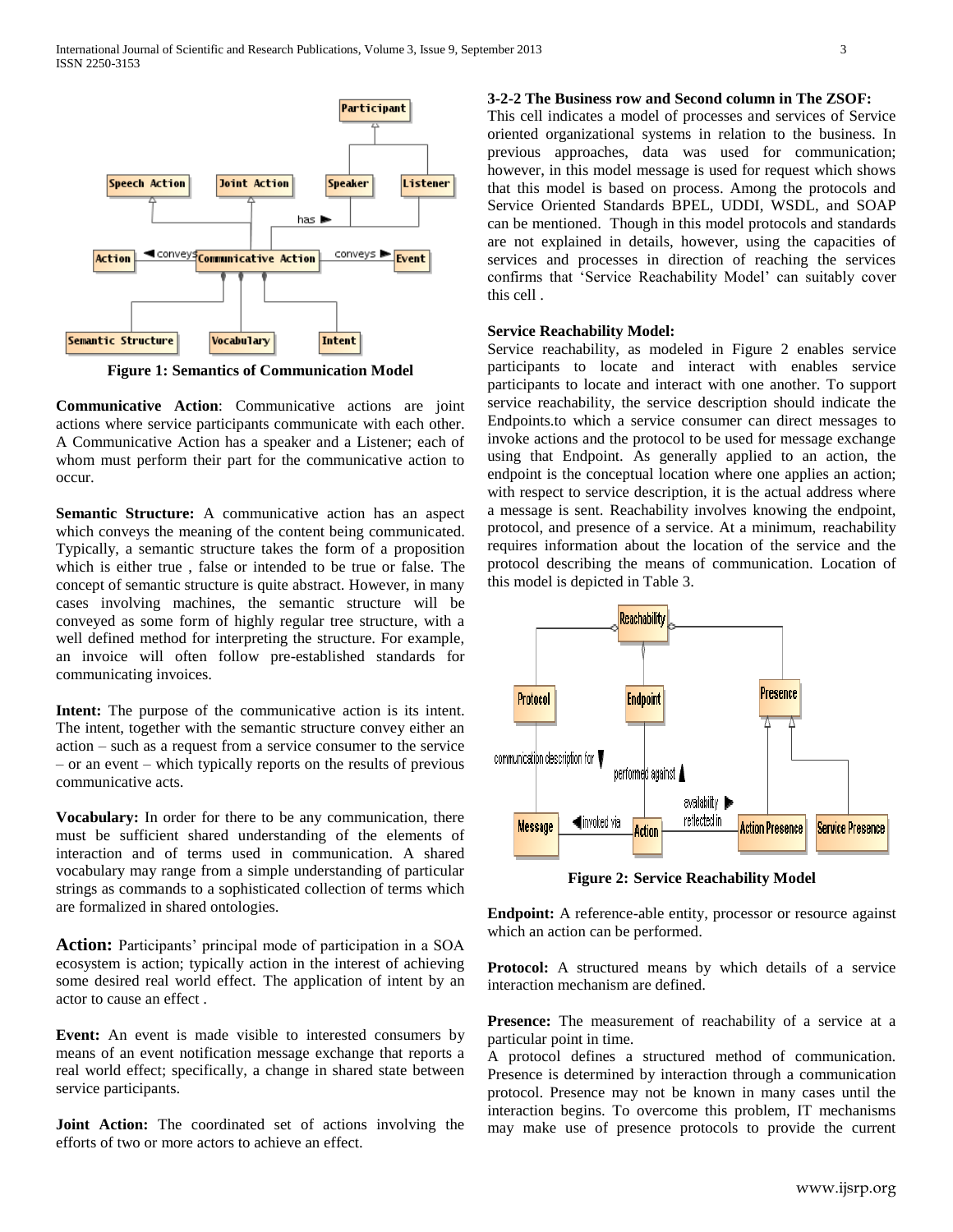up/down status of a service. Each action may have its own endpoint and also its own protocols associated with the endpoint and whether there is presence for the action through that endpoint. Presence of a service is an aggregation of the presence of the service's actions, and the service level may aggregate to some degraded or restricted presence if some action presence is not confirmed. For example, if error processing actions are not available, the service can still provide required functionality if no error processing is needed. This implies reachability relates to each action as well as applying to the service/business as a whole.

## **3-2-3 The Business row and Third column in ZSOF:**

In Zachman Framework, geographical distribution of physical resources of business, organizational functioning, and the way of relationship between locations were located in this cell; however, after combining Zachman Framework with Service Oriented Architecture, contents of this cell are being expanded and contains more than physical themes. The model located in this cell must represent properties, resources, and valuable stocks comprehensible for the Service Oriented Enterprise. Therefore, description of network and its valuable resources can be presented by the Service Oriented 'Resources'.

#### **Resource Model:**

A resource is generally understood as an asset: it has value to someone. Key to this concept in a SOA ecosystem is that a resource must be identifiable (Figure 3). Location of this model is depicted in Table 3.

**Resource:** An identifiable entity that has value to a stakeholder. A resource may be identifiable by different methods but within a SOA ecosystem a resource must have at least one well-formed identifier that may be unambiguously resolved to the intended resource. Codified (but not implied) contracts, policies, obligations, and permissions are all examples of resources, as are capabilities, services, service descriptions, and SOA-based systems. An implied policy, contract, obligation or permission would not be a resource, even though it may have value to a stakeholder, because it is not an identifiable entity.

**Identifier:** A sequence of characters that unambiguously indicates a particular resource. Identifiers are assigned by social structures according to context, policies and procedures considered sufficient for that structure's purposes.

**Service description:** The information needed in order to use, or consider using, a service. Reachability is an inherently pairwise relationship between service providers and service consumers. However, a service description should include sufficient data to enable a service consumer and service provider to interact with each other. This may include metadata such as the location of the service and what information protocols it supports and requires. It may also include dynamic information about the service, such as whether it is currently available.



**Figure 3: Resource Model**

#### **3-2-4 The Business row and Fourth column in ZSOF:**

This cell identifies people and participated units in the service and shows the specification of their responsibilities and interrelations in the Service Oriented Enterprise. So, 'Stakeholders and Participants Model' can finely cover Zachman's Service Oriented Framework. A person or a system which interacts with system (uses the system or transfer some information with it) is called agent. In this model, Service Agents are not identified. So, it can be extended. This model can be seen as series of steps that start with customer's request and its purpose is satisfying shareholder, participant, and non-participant stakeholder in service.

## **Stakeholders and Participants Model:**

A SOA-based system is deployed in the context of human and non-human entities capable of action. In this section we focus on the relationship between these ultimate actors and the services that they use and deploy (Figure 4). Location of this model is depicted in Table 3.



**Figure 4: Stakeholders and Participants Model**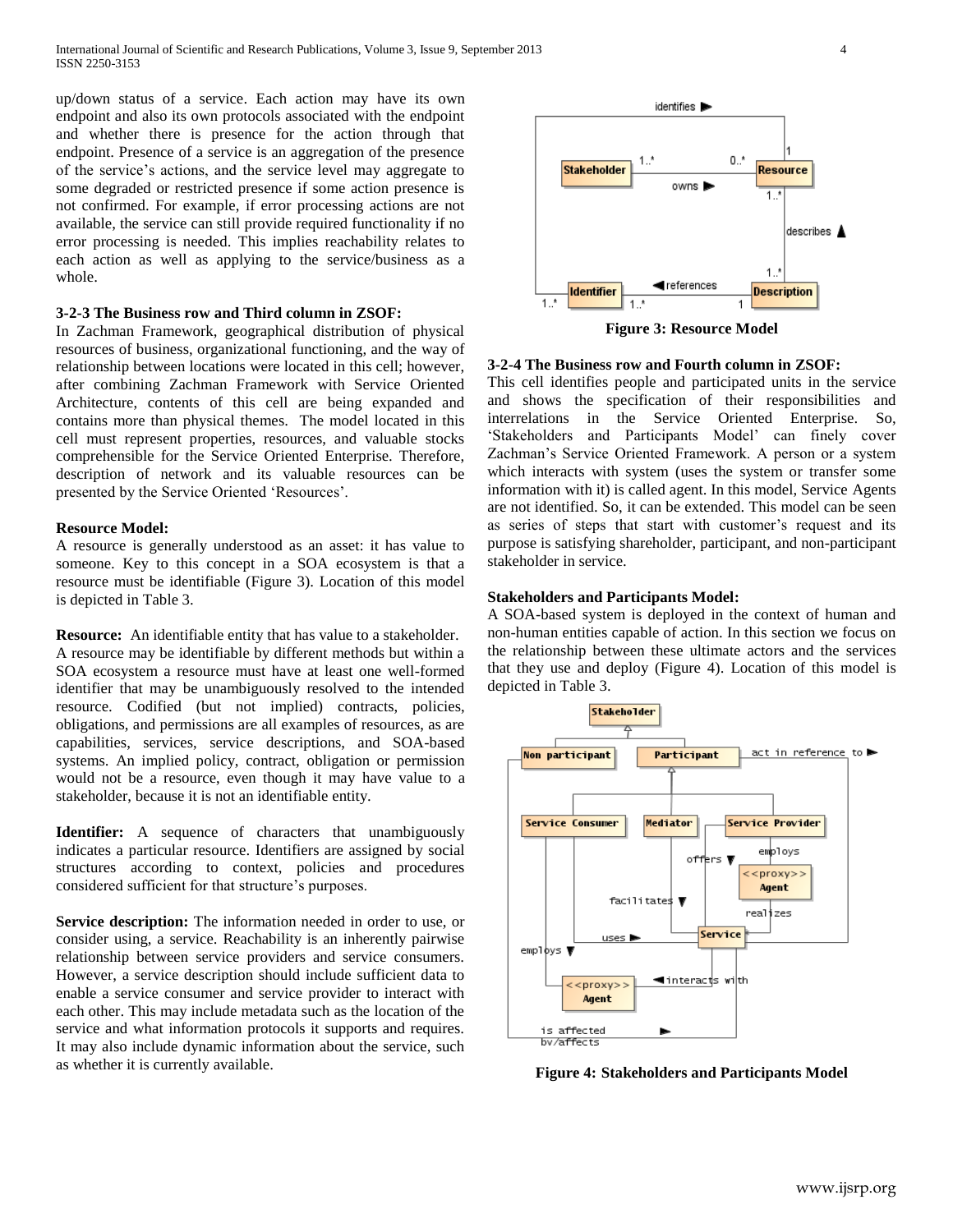**Stakeholder:** A stakeholder is an individual entity, human or non-human, or organization of entities that has an interest in the states of services and/or the outcomes of service interactions.

Stakeholders do not necessarily participate in service interactions. For example, a government may have an interest in the outcomes of commercial services deployed in a SOA-based system without actively participating in the interactions (e.g., the government may collect tax from one or more participants without being part of the interaction itself).

Participant: A participant is a stakeholder that has the capability to act in the context of a SOA-based system. A participant is a stakeholder whose interests lie in the successful use of and fulfillment of services.

However, human participants always require representation in an electronic system – they require agents. Note that we admit nonhuman agents that have no identifiable representative as an extreme case: the normal situation is where participants are either human or organizations.

It is convenient to classify service participants into service providers and service consumers. The reason for this is twofold: an extremely common mode of interaction is where a provider participant offers some functionality as a service and a consumer participant uses that service to achieve one of his or her goals. Secondly, it helps to illustrate the dominant situation where the participants in an interaction are not truly symmetric: they each have different objectives and often have different capabilities. However, it should be noted that there are patterns of interactions where it is not clear that the distinction between service provider and consumer are valid.

**Service Provider:** A service provider is a participant that offers a service that permits some capability to be used by other participants. In normal parlance, the service provider commonly refers to either the ultimate owner of the capability that is offered or at least an agent acting as proxy for the owner. For example, an individual may own a business capability but will enter into an agreement with another individual (the proxy) to provide SOA access to that business so that the owner can focus on running the business itself.

Note that several kinds of stakeholders may be involved in provisioning a service. These include but are not limited to the provider of the capability, an enabler that exposes it as a service, a mediator that translates and/or manages the relationship between service consumers and the service, a host that offers support for the service, a government that permits the service and/or collects taxes based on service interactions.

**Service Consumer** A service consumer is a participant that interacts with a service in order to access a capability to address a need. It is a common understanding that service consumers typically initiate service interactions. Again, this is not necessarily true in all situations (for example, in publish-andsubscribe scenarios, a service consumer may initiate an initial subscription, but thereafter, the interactions are initiated by publishers). As with service providers, several stakeholders may be involved in a service interaction supporting the consumer.

**Service mediator:** A service mediator is a participant that facilitates the offering or use of services in some way.

There are many kinds of mediator, for example a registry is a kind of mediator that permits providers and consumers to find each other. Another example might be a filter service that enhances another service by encrypting and decrypting messages. Yet another example of a mediator is a proxy broker that actively stands for one or other party in an interaction.

**Agent:** An agent is any entity that is capable of acting on behalf of a person or organization.

In order for people to be able to offer, consume and otherwise participate in services, they require the use of an agent capable of directly interacting with electronic communications – a service agent. Common examples are software applications that make use of services, hardware devices that embody an agent with a particular mission , and enterprise systems that offer services.

**Non-participant stakeholder:** A non-participant is any stakeholder who may be affected by the use or provisioning of services or who has an interest in the outcome of service interactions but does not directly participate in and may not be aware of the interactions.

There are two main classes of such non-participatory stakeholders: third parties who are affected by someone's use or provisioning of a service, and regulatory agencies who wish to control the outcome of service interactions in some way (such as by taxation).

## **3-2-5 The Business row and Fifth column in ZSOF:**

## **Timing Model:**

This cell represents a model which includes occurring event and elapsed time in relation to the servicing. In other words, this cell describes events and cycles related by time which are covered by Timing Figure. Timing Model which is introduced in the second version of Unifies Modeling Language completely covers the requirements of this phase of Zachman's Service Oriented Framework. This model does not belong to the OASIS Service Oriented models but it is a good option for covering this cell. (Figure 5).Location of this model is depicted in Table 3.



**Figure 5: Timing Diagram (Model)**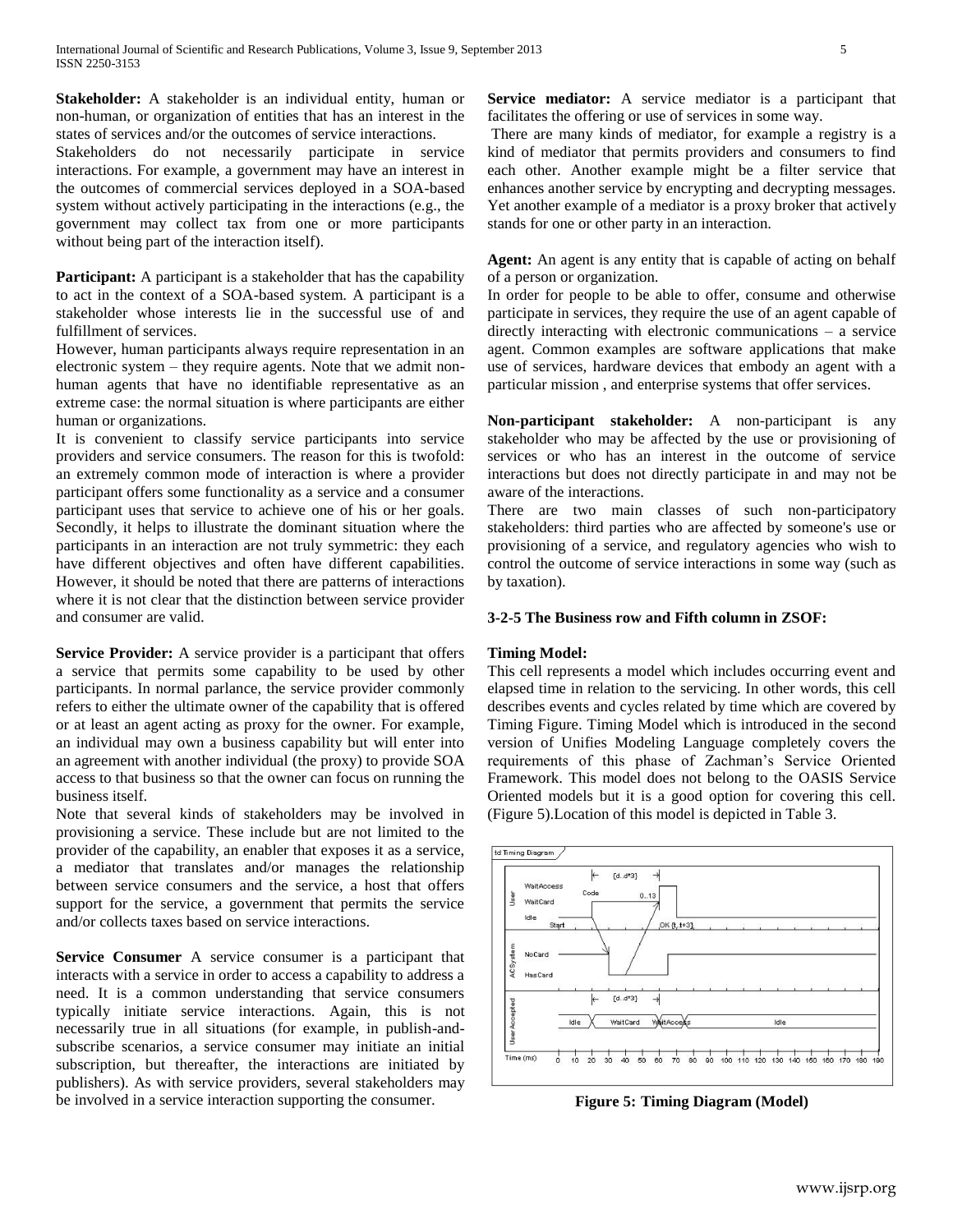## **3-2-6 The Business row and Sixth column in The ZSOF**

The cell represents aims, needs, capabilities, motivations, limits, and business rules in Service Oriented Enterprise. A model which represents these cases is introduced by OASIS Consortium. 'Needs and Capabilities Model' can finely put the mentioned cases in Zachman's Service Oriented Framework. Nevertheless, the output of this cell is not a distinct model; rules and functioning limits of enterprise in the form of condition, feature, and explanation in other models of business row is also located. The location all six mentioned models can be observed in Table 3.

## **Needs and Capabilities Model:**

The motivation for participants interacting is the satisfaction of needs. From a consumer perspective, the motivation for interacting with a service is to satisfy a business objective, which in turn, is often related to the role they represent in the social structure; for the provider, the need is to gain satisfaction, monetary or otherwise, for other participants' use of the service.

![](_page_5_Figure_5.jpeg)

**Figure 6: Needs and Capabilities Model** 

#### **Capability:**

A capability is a resource that may be used by a service provider to achieve a real world effect on behalf of a service consumer. The model in Figure 6 show that there is an inherent indirection between needs and having them satisfied. Both needs and the effects of using capabilities are expressed in terms of state: a need is expressed as a condition on the desired state and the Real World Effect of using capabilities is a change in the state of the world. As noted in the Reference Model, the Real World Effect is couched in terms of changes to the state that is shared by the participants in the service; in particular the public aspects of that state. By making a capability available for use, via the Service, the owners aim to address their needs as well as the needs of other participants who use the service. The extent to which a capability is exposed via a service (or via multiple services) is controlled by the owner of the capability.

## **Real World Effect:**

A measurable change to the shared state of pertinent entities, relevant to and experienced by specific stakeholders of an ecosystem .

## **Need:**

A need is a measurable requirement that a service participant is actively seeking to satisfy. A need may or may not be publicly measurable; the needs that this Reference Architecture finds in scope are those that are publicly measurable. However, the satisfaction of a participant's need can only be determined by that participant. A need is characterized by a proposition. However, the extent to which a need is captured in a formal way is likely to be very different in each situation.

## **State:**

The condition of an entity at a particular time.State is characterized by a set of facts that is true of the entity. In principle, the total state of an entity (or the world as a whole) is unbounded. In practice, we are concerned only with a subset of the state of an entity that is measurable and useful in a given context. For example, the total state of a light bulb includes the temperature of the filament of the bulb, the composition of the glass, the dirt that is on the bulb's surface and so on. However, someone needing more light to read is only interested in whether the bulb is 'on' or 'off' and if it is working properly. That individual's characterization of the state of the bulb reduces to the fact: "bulb is now on". In a SOA ecosystem, there is a distinction between the set of facts about an entity that only that entity can access and the set of facts that may be accessible to others, notably actors in the SOA-based system.

#### **Private State:**

That part of an entity's state that is knowable by, and accessible to, only that entity.

## **Shared State:**

That part of an entity's state that is knowable by, and may be accessible to, other actors. Note that shared state does not imply that the state is accessible to other actors. It simply refers to that subset of state that may be accessed by other actors. This will principally be the case when actors need to participate in joint actions. It is the aggregation of the shared states of pertinent entities that constitutes the desired effect of a joint action. Thus the change to this shared state is what is experienced in the wider ecosystem as a real world effect.

#### **3-3 Analysis Third Row in ZSOF:**

About fourth row of Zachman Framework (Builder's view) which is currently located in the third row of Zachman's Service Oriented Framework, it must be said that this row describes enterprise implementation based on the technologies of CGI, PHP, ASP, etc. it should be said that Independent Service Oriented Architecture is a type of Technology, Platform, and Operating System that uses a concept called Web Service. Therefore, it seems that separation of Web Service sections in one by one business cells is impossible. That's why we resist presenting a model for each cell but all the focused row is covered by a layer of Web Service.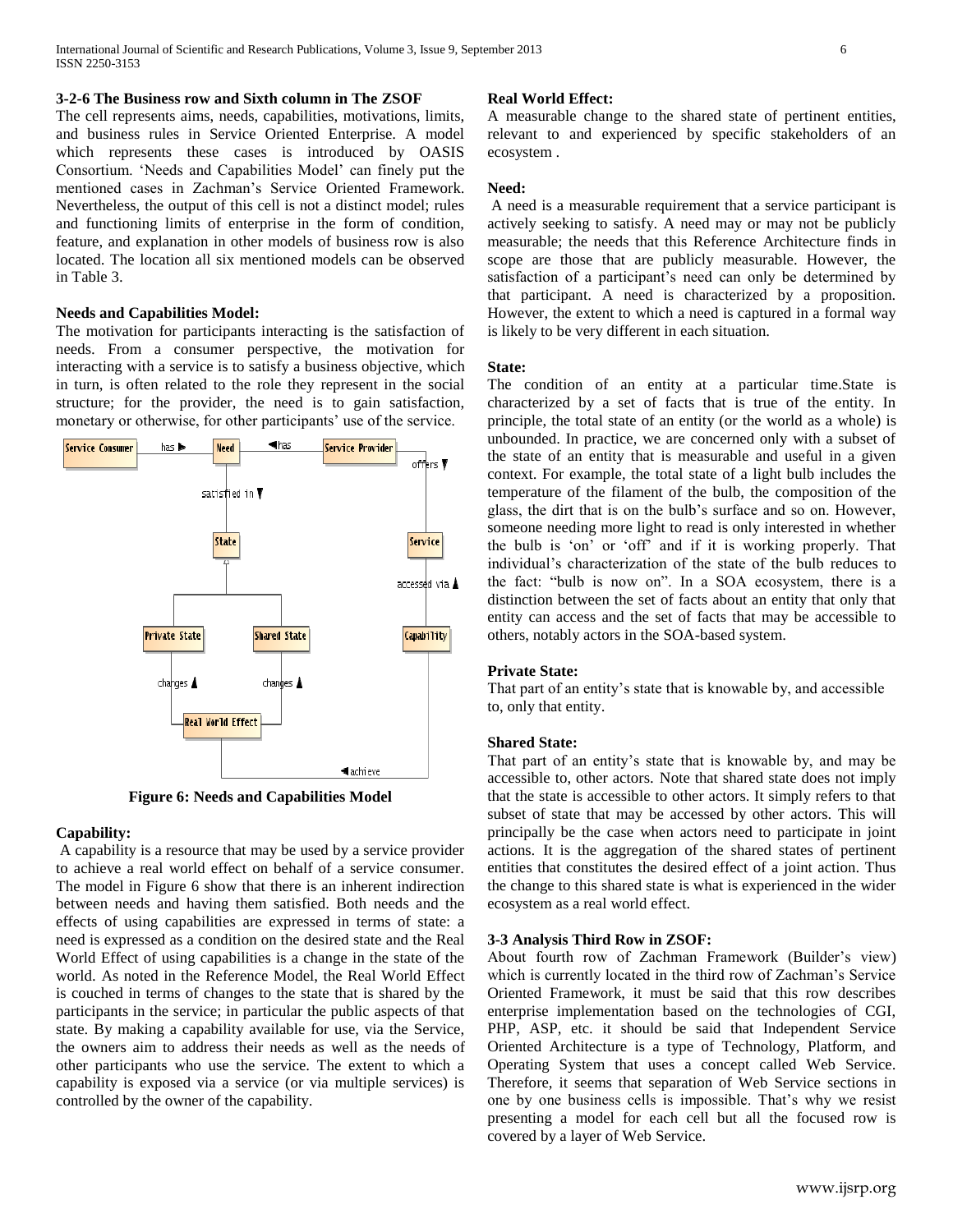## **3-4 Analysis Forth Row in ZSOF:**

Fourth row (Builder's view) in Zachman's Service oriented Framework (ZSOF) includes, implementation of Service oriented sections, of previous models. This process consists of programming actions, protocols, and service oriented rules.

## **WEB SERVICE:**

A Web Service is a software system designed to support interoperable machine to machine interaction over a network. It has an interface described in a machine processable format (specifically WSDL). Other systems interact with the Web service in a manner prescribed by its description using SOAP messages, typically conveyed using HTTP with an XML serialization in conjunction with other Web related standards.

The key standards with Web services are XML, WSDL, and SOAP.

- XML (eXtensible Markup Language) is a special language that enables programmers to define data in a way that any program can understand. It can also be used to standardize the commands that programs send each other.
- WSDL (Web Services Description Language) is a special language that describes all the commands (and the data that must be associated with them) that a software component will accept from another software component.
- SOAP (Simple Object Access Protocol) is a standard language that enables software components to talk to each other.

It was no small achievement for the industry to find a way to standardize these three things: a common definition language (XML), a common format for defining interfaces (WSDL), and a common format for messages between software components (SOAP). The idea of publishing Web services is critical to SOA. You can only reuse services that are available for reuse.

## **3-5 Analysis Fifth Row in ZSOF:**

Fifth row represents working Service Oriented Enterprise. This row does not include a model or an architecture product. This row can be seen as the picture of five higher rows that shows 'working Service Oriented Enterprise'.

## IV. SUGGESTED FRAMEWORK AND ITS ANALYSIS

In Table 3, final results of actions done by service orientation on Zachman Framework are depicted. A Questionnaire was used to analyze the suggested Service Oriented framework. People familiar with Enterprise Architecture and Service Oriented like professors and authorities of technology units which are involved in this field were asked to comment on the focused framework on the basis of clarity, relation to the business and service orientation, suitability of models for the cells, generalizability of models, etc. Analyzing their views and comments indicated that the suggested framework was acceptable.

**TABLE 3: THE ULTIMATE ZACHMAN'S SERVICE ORIENTED FRAMEWORK (ZSOF)**

| <b>ZSOF</b>                  | Data<br>and<br>Information<br>Flowing           | Services<br>and<br>Processes | Network<br>and<br>Valuable<br>Resources | Consumer<br>services.<br>Service<br>Provider,<br>User<br>interfaces | Events<br>and<br>Time | The need<br>for<br>service<br>and<br>Policies |  |
|------------------------------|-------------------------------------------------|------------------------------|-----------------------------------------|---------------------------------------------------------------------|-----------------------|-----------------------------------------------|--|
| (contextual)                 | SOA                                             | SOA                          | <b>SOA</b>                              | <b>SOA</b>                                                          | <b>SOA</b>            | <b>SOA</b>                                    |  |
| Scope                        | Scope                                           | Scope                        | Scope                                   | Scope                                                               | Scope                 | Scope                                         |  |
| Business Model (OASIS Model) | Semantics of Communication Model                | Service Reachability Model   | Resource Model                          | Stakeholders and Participants Model                                 | Timing diagram        | Needs and Capabilities Model                  |  |
| Technology                   | Service Oriented Technology                     |                              |                                         |                                                                     |                       |                                               |  |
| Model                        | (Web Service)                                   |                              |                                         |                                                                     |                       |                                               |  |
| Representation               | The implementation of Service Oriented Elements |                              |                                         |                                                                     |                       |                                               |  |
| Detailed                     | (Web services, protocols and standards, etc.)   |                              |                                         |                                                                     |                       |                                               |  |
| Functioning<br>System        | working Service Oriented Enterprise             |                              |                                         |                                                                     |                       |                                               |  |

## V. CONCLUSION

In this article Zachman's Service Oriented Framework (ZSOF) was analyzed. The discussed points in the article led to:

- Architects will gain a better understanding when planning and designing enterprise systems of the principles that underlie Service Oriented Architecture.
- Standards architects and analysts will be able to better position specific specifications in relation to each other in order to support the goals of SOA.